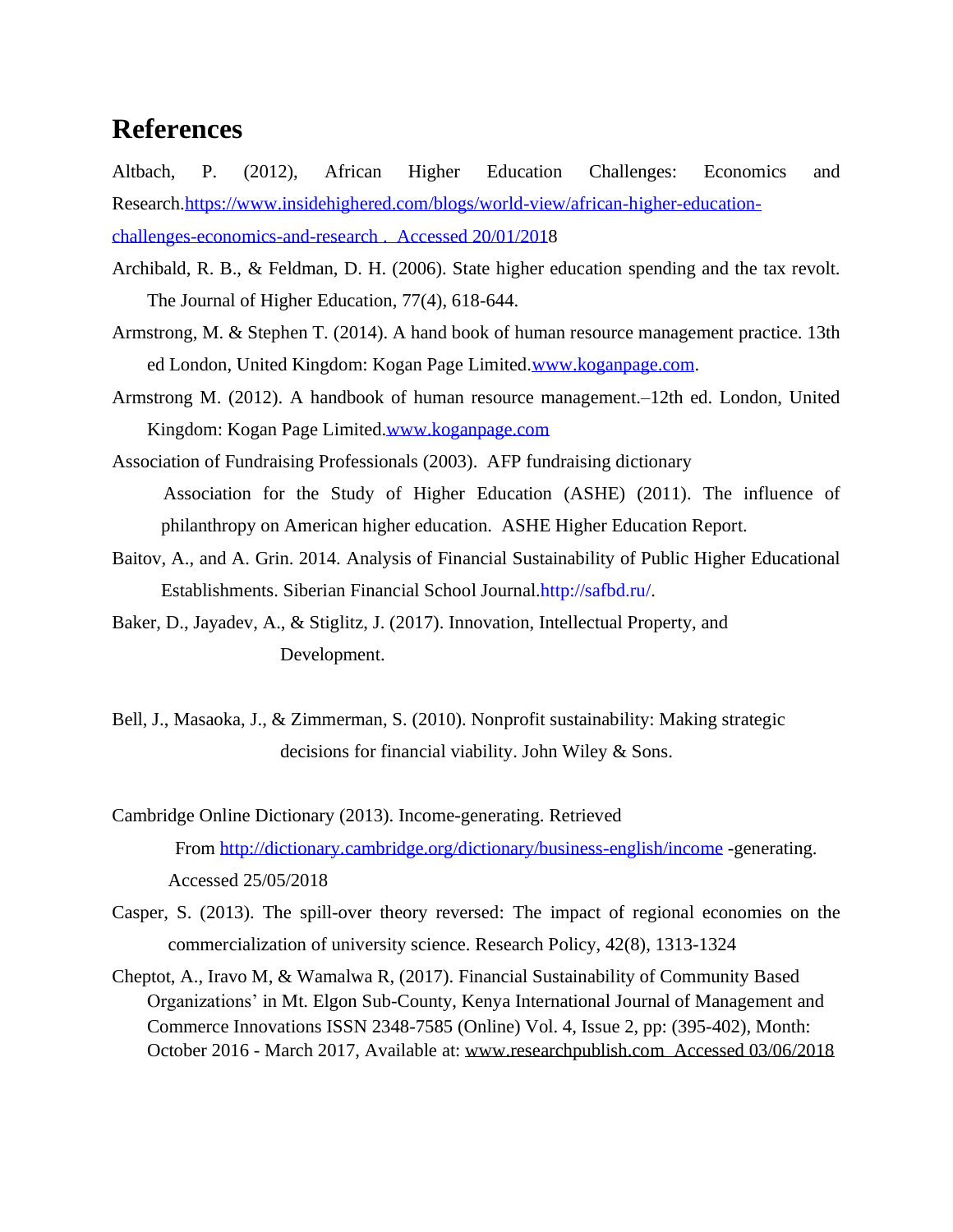- Cheslock, J. J., & Gianneschi, M. (2008). Replacing state appropriations with alternative revenue sources: The case of voluntary support. Journal of Higher Education, 79(2), 208-229.
- Cleverism. (2015). Working Capital Management: Everything You Need to Know. [Online] Available at [https://www.cleverism.com/working-capital-management-everything](https://www.cleverism.com/working-capital-management-everything-needknow.%2520%2520Accessed%252004/06/2018)[needknow. Accessed](https://www.cleverism.com/working-capital-management-everything-needknow.%2520%2520Accessed%252004/06/2018) 04/06/2018

Daily Monitor (2015). Thursday, March 12

- Debackere, K., & Veugelers, R. (2005). The role of academic technology transfer organizations in improving industry science links. *Research Policy,*
- Dunga, S. (2013), Financing Higher Education in Malawi: Prospects, Challenges and Opportunities, (in: D. Teferra ed., Funding Higher Education in Sub-Saharan Africa,), New York: Palgrave Macmillan, pp.184-213.
- Estermann, T., & Pruvot, E. R. (2011). Financially sustainable universities II: European universities diversifying income streams. Brussels: European University Association.
- Financier Worldwide Magazine, (2014).Generating revenue streams: putting your intellectual property assets to work; Available on line <https://www.financierworldwide.com/generating-revenue-streams->
- Frølich, N., Schmidt, E. K., & Rosa, M. J. (2010). Funding systems for higher education and their impacts on institutional strategies and academia: A comparative perspective. International Journal of Educational Management, 24(1), 7-21. [http://dx.doi.org/10.1108/09513541011013015.](http://dx.doi.org/10.1108/09513541011013015) Accessed 15/06/2018

Gebreyes, F. M. (2010). Revenue Generation Strategies in Subsaharan African Universities.

Giving USA, (2011). The Annual Report on Philanthropy for the Year 2010.

- Hauptman, A. M. (2007). Higher education finance: trends and issues. In International handbook of higher education (pp. 83-106). Springer, Dordrecht.
- Hearn James C, (2015). RevenueDiversification in Public Higher Education-Open Access Journals. Available on line. [https://ejournals.bc.edu/ojs/index.php/ihe/article/download/7413/6610.](https://ejournals.bc.edu/ojs/index.php/ihe/article/download/7413/6610) Accessed 05/06/2018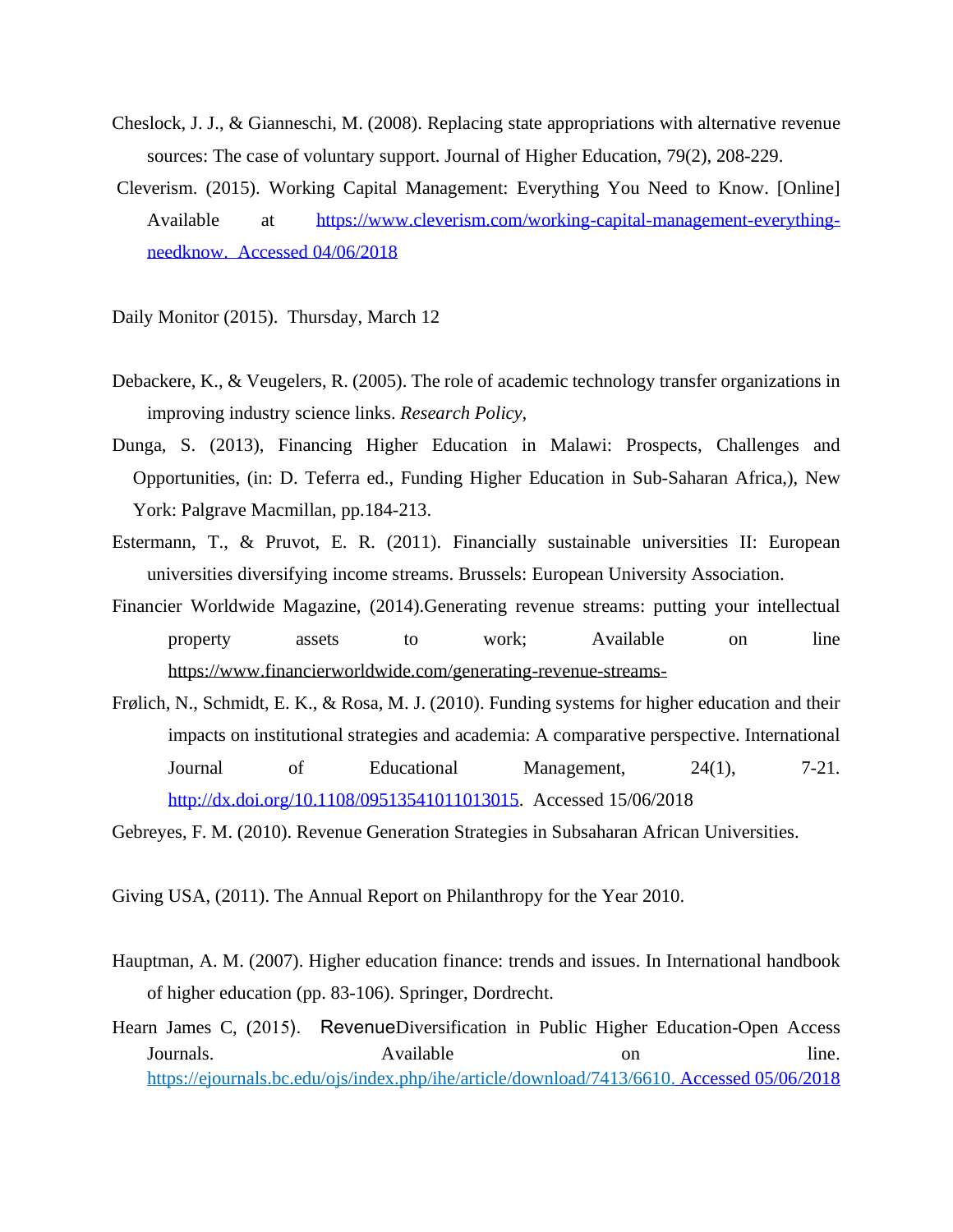- Johnstone D. B. (2013). Financing Higher Education: Worldwide Perspectives and Lessons. gse.buffalo.edu/.../inthigheredfinance/.../FinancingHigherEducation\_WorldwidePersp
- Johnstone, Bruce (2010), Financing Higher Education: Who Pays and Other Issues. http://gse.buffalo.edu/org/IntHigherEdFinance/files/Publications/foun dation\_papers /(2009)\_Financing\_Higher\_Education.pdf . Accessed 10/09/2017
- Johnstone, B. (2010). Financing higher education: Who pays and other issues. Education (Baltimore: Johns Hopkins University Press, 2001), 144, 80.

Johnstone, D. B. (2004). The economics and politics of cost sharing in higher education: comparative perspectives. Economics of education review, 23(4), 403-410.

Kamanzi Neema –Abooki (2018). Financing higher education: Income generation in Ugandan public universities. A Paper Presented at the 1st WCCES Symposium in conjunction with the 5th IOCES International Conference, University of Johannesburg,

21-22 June, 2018. Submitted to Submitted to the Journal of Public Administration

- Kasozi.A.B.K. K (2015). The Politics of Fees in Uganda A. B. K. Kasozi**:** Available on line. <https://ejournals.bc.edu/ojs/index.php/ihe/article/download/7890/7041> Accessed 30th.May,2017
- Kasozi, A. B. K. (2009). Financing Uganda's Public Universities: An obstacle to serving the public good. Fountain Publishers.
- Lambert, M. T. (2015). Privatization and the public good. Change: The Magazine of Higher Learning, 47(3), 6-13.doi:10.1080/00091383.2015.1031589.

León, P. (2001). Four pillars of financial sustainability. Nature Conservancy.

Link, Scott 2003

- Makerere University Visitation Committee, (2016). Visitation Committee Report on Public Universities in Uganda. Kampala.
- Mamo, F.G. (2015). Revenue generation strategies in Sub-Saharan African universities. PhD Thesis, University of Twente, Netherlands.
- McGregor Report Visitation Committee (2007). A Visitation Committee Report on Public Universities in Uganda. Kampala.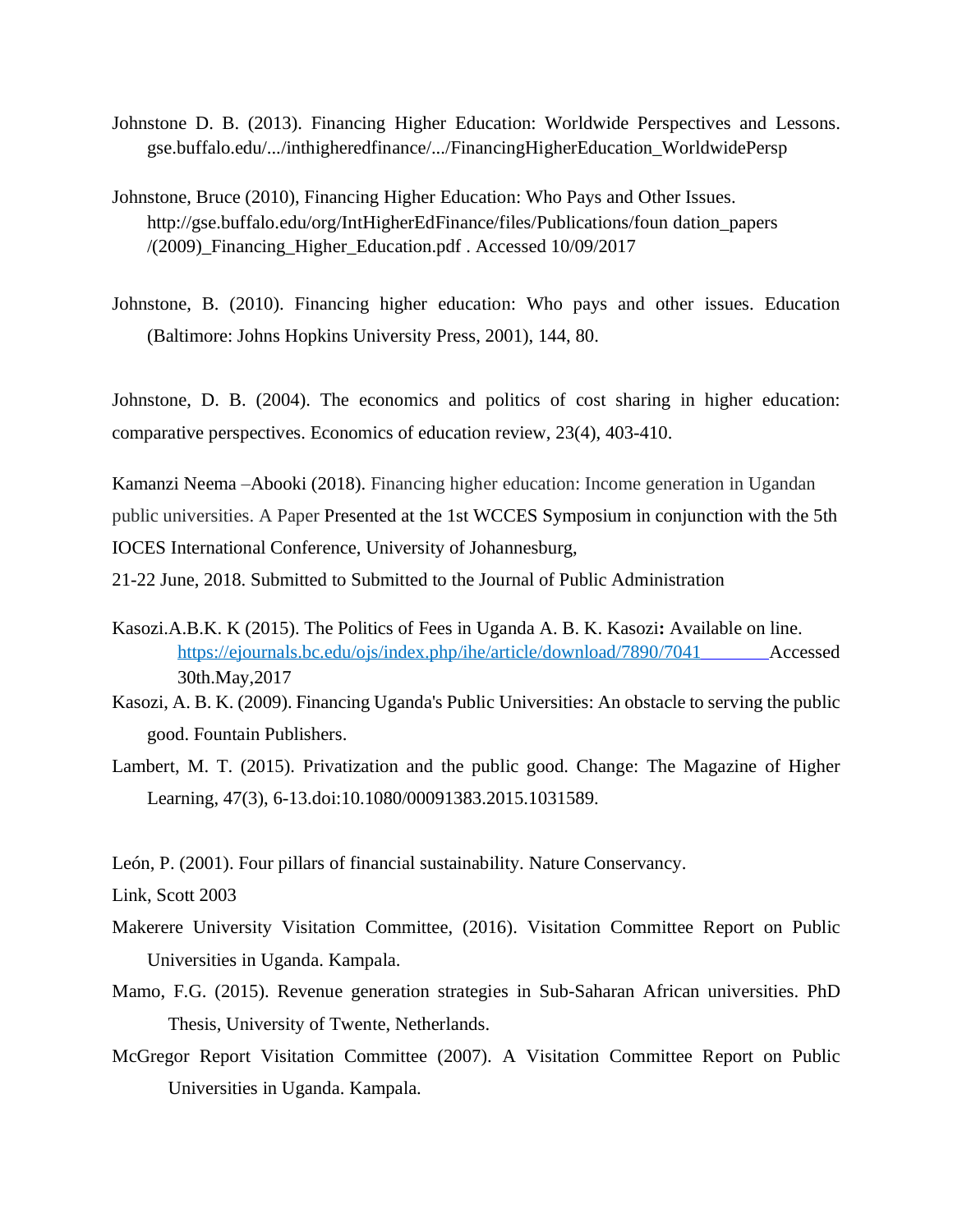NCHE (2016). *The state of higher education and training in Uganda*.

Neema-Abooki & Kamanzi, S.M. (2018). Financial Sustainability: Synergy in Revenue

Generation for Public Universities. A Paper Presented at the First Postdoctoral Research Fellows' Annual Forum, University of Johannesburg, 20 November 2018.

- Organisation for Economic Co-operation and Development (OECD), (2016), Education at a Glance 2016: OECD Indicators, OECD Publishing, Paris. [http://dx.doi.org/10.187/eag-2016](http://dx.doi.org/10.187/eag-2016-en) [en.](http://dx.doi.org/10.187/eag-2016-en) Accessed 20/04/208
- OECD (2015), Education at a Glance 2015: OECD Indicators, OECD Publishing. <http://dx.doi.org/10.1787/eag-2015-en> Organisation for Economic Co-Operation And Development (OECD) Annual Report(,2002). OECD, 2002 Available: <https://www.oecd.org/about/2080175.pdf>Accessed 07/06/2018
- OECD (2014), "Indicator C3: How many students are expected to enter tertiary education?", in Education at a Glance 2014: OECD indicators.http://dx.doi.org/10.1787/888933118485
- OECD (2012). Guidelines for quality provision in cross-border higher education: where do we stand? OECD 2012
- Oketch, M. (2016). Financing higher education in sub-Saharan Africa: some reflections and implications for sustainable development. Higher Education, 72(4), 525-539.
- Paramasivan, C. and Subramanian, T. (2009). Financial management (pp. 76). New Delhi: New Age International (P) Ltd., Publishers.
- Perkmann, M., Tartari, V., McKelvey, M., Autio, E., Broström, A., D'Este, P. & Krabel, S. (2013). Academic engagement and commercialisation: A review of the literature on university– industry relations. Research policy, 42(2), 423-442.
- Rasmussen, E., Moen, Ø., & Gulbrandsen, M. (2006). Initiatives to promote commercialization of university knowledge. Technovation, 26(4), 518-533.
- Rohayati, M. I., Najdi, Y.**,** *& Williamson, J. C. (2016). Philanthropic fundraising of higher education institutions: A review of the Malaysian and Australian perspectives. Sustainability, 8(6), 541.*
- Roy Y. C. (2016) Studying Philanthropy and Fundraising in the Field of Higher Education: A Proposed Conceptual Model. Available on line at [https://scholar.harvard.edu/.../studying\\_philanthropy\\_fundraising\\_higher\\_education.p.](https://scholar.harvard.edu/.../studying_philanthropy_fundraising_higher_education.p): DOI: 10.4018/978-1-4666-9664-8.ch001. Accessed 30/03/2018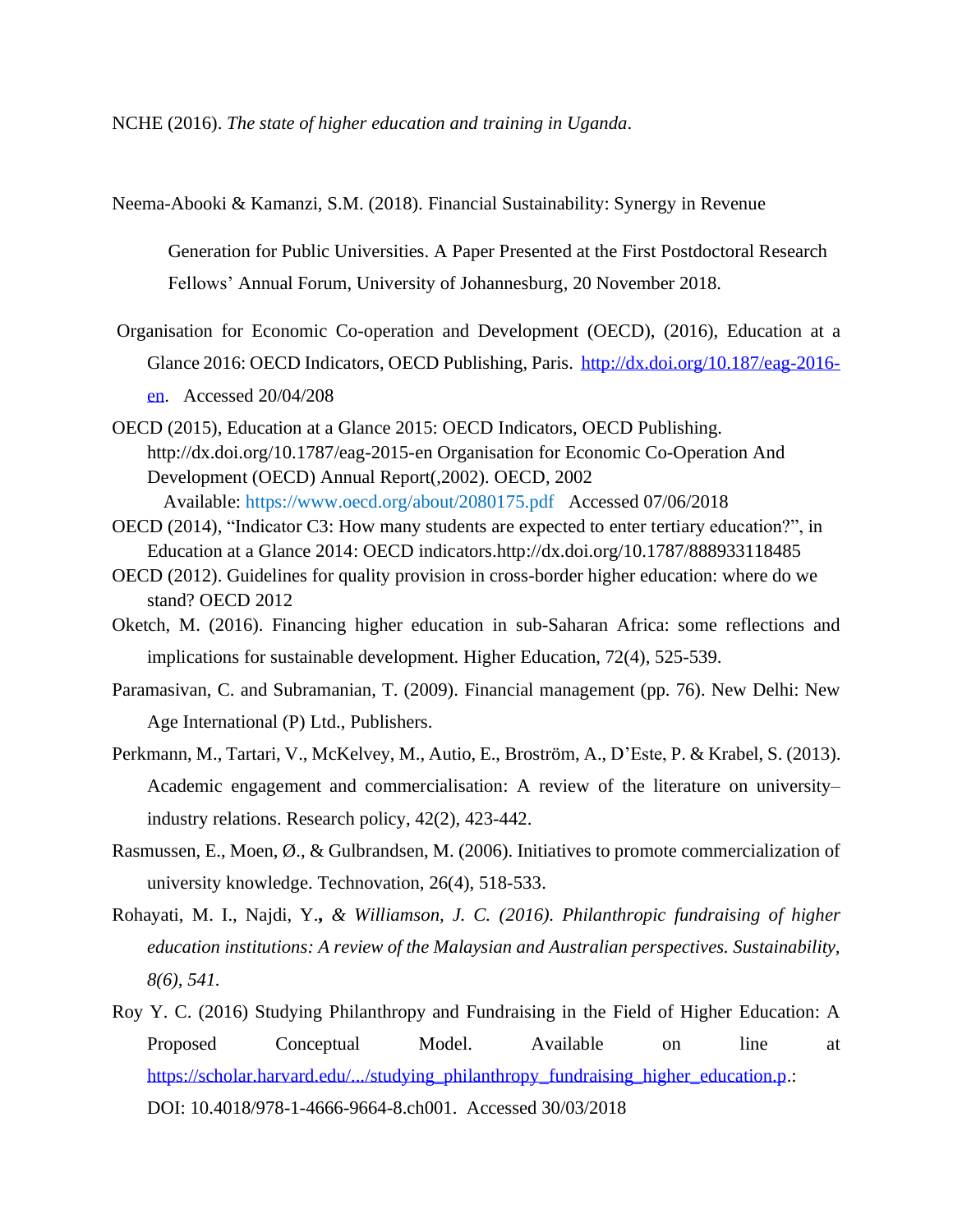- Speck, B. W. (2010). The growing role of private giving in financing the modern university. New Directions for Higher Education, 2010(149), 7-16.
- Teferra, D. (2013). Introduction. In D. Teferra (Ed.), Funding higher education in Sub-Sahara Africa (pp. 1-12). London: Palgrave Macmillan.
- Teferra D. (2015). Establishing Endowments for African Universities—Strategies for Implementation: International journal for higher education in Africa. Available on line at <https://ejournals.bc.edu/ojs/index.php/ihe/article/download/7451/6648.> Accessed 08/06/2018
- The Philanthropy Outlook (2016 & 2017). Researched and written b y Marts & Lundy; Indiana University Lilly Family School of Philanthropy January 2016. Available on line: floridacommunity.com/the-philanthropy-outlook-2016-2017
- The Philanthropy Outlook (2017 & 2018). Report Researched and Written by Marts & Lundy; Indiana University Lilly Family School of Philanthropy January 2017.Available on line: philanthropyoutlook.com/wp-content/.../2017/.../Philanthropy\_Outlook\_2017\_2018.
- Thelin, J. R., & Trollinger, R. W. (**2014?**). Philanthropy and American higher education. New York, NY: Palgrave Macmillan. Doi: 10.1057/9781137318589.
- The Star. [\(www.the-star.co.ke\)](http://www.the-star.co.ke/)
- United Nations Educational, Scientific and Cultural Organization (UNESCO),(2011), Financing Higher Education in Sub-Saharan Africa: Meeting the Challenges of Expansion, Equity and Quality, Paris: UNESCO.

UVCF (2016). Uganda Vice Chancellors' Forum Bulletin, Volume 5. Kampala.

- UNESCO (2016) guidelines on "Quality provision in cross-border higher education: Available on line at: [http://www.oecd.org/edu/skills-beyond-](http://www.oecd.org/edu/skills-beyond--chool/unescooecdguidelinesonqualityprovisionincross-borderhighereducation.htm%2520Accessed%252007/05/2018) [chool/unescooecdguidelinesonqualityprovisionincross-borderhighereducation.htm](http://www.oecd.org/edu/skills-beyond--chool/unescooecdguidelinesonqualityprovisionincross-borderhighereducation.htm%2520Accessed%252007/05/2018) Accessed [07/05/2018](http://www.oecd.org/edu/skills-beyond--chool/unescooecdguidelinesonqualityprovisionincross-borderhighereducation.htm%2520Accessed%252007/05/2018)
- UNESCO (United Nations Educational, Scientific and Cultural Organization) (2011), Financing Higher Education in Sub-Saharan Africa: Meeting the Challenges of Expansion, Equity and Quality, Paris: UNESCO.